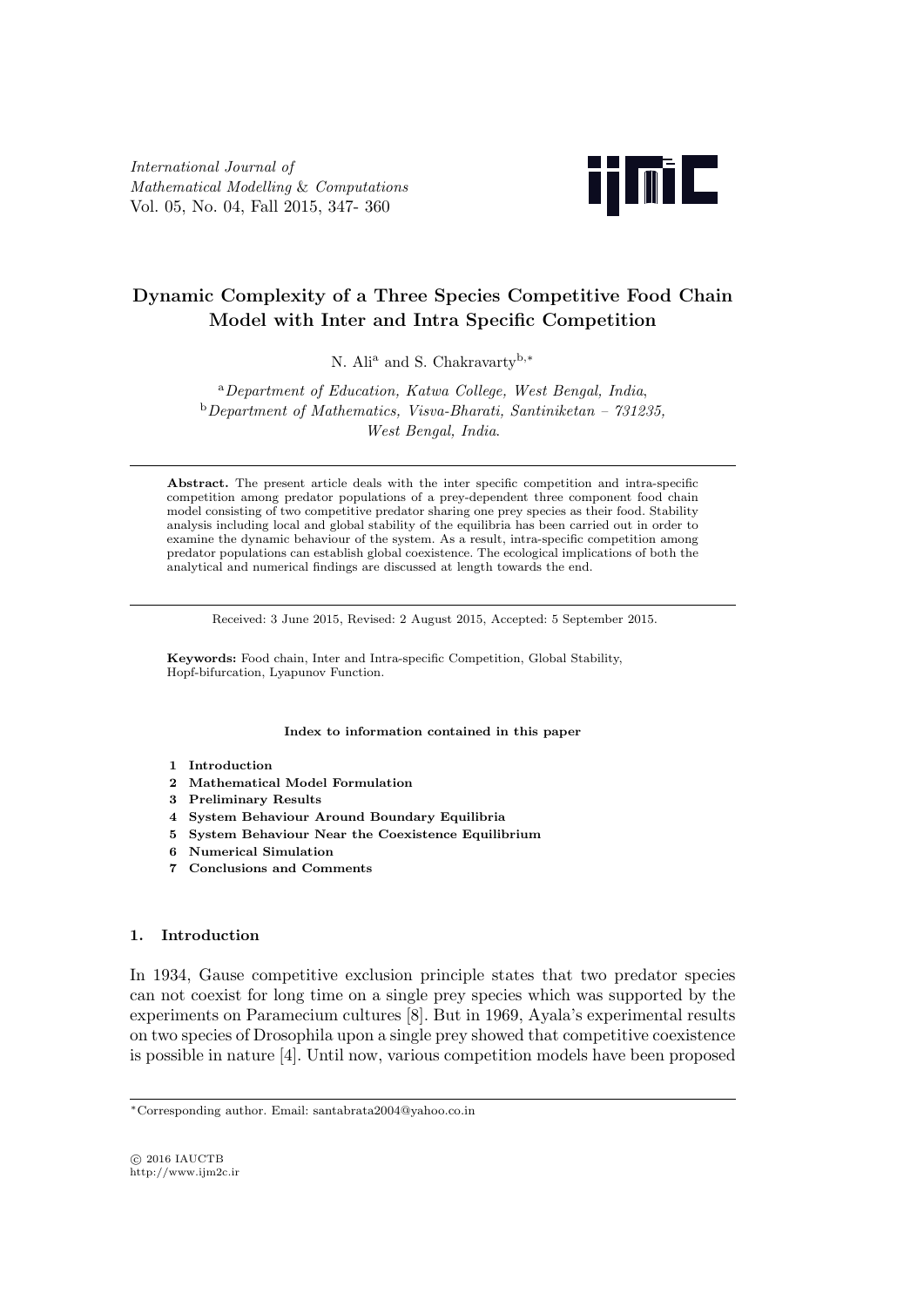to explain Ayala's experimental result [1, 3, 12, 18, 22]. Many natural factors such as inter specific competition [23], heterogeneity [6], stoichiometric principles [16], intra specific competition of competitors [13, 19], prey refuge [13, 20] etc are considered in various competitive models so as to get strong coexistence.

Intra-specific competition among a species mainly reduces the predation rates of that species. They compete with each other for their common resources such as food, shelter, environment etc by aggressive displays, posturing, fighting, infanticide and cannibalism [15].

Gakkhar et.al [7] proposed a competitive model consisting of two competitive predators sharing one prey as follows:

$$
\frac{dX}{dT} = rX\left(1 - \frac{X}{K}\right) - \frac{M_1XY_1}{A_1 + X} - \frac{M_2XY_2}{A_2 + X}, \quad X(0) > 0,\tag{1a}
$$

$$
\frac{dY_1}{dT} = \frac{E_1 M_1 X Y_1}{A_1 + X} - D_1 Y_1 - \gamma_1 Y_1 Y_2, \quad Y_1(0) > 0,
$$
\n(1b)

$$
\frac{dY_2}{dT} = \frac{E_2 M_2 XY_2}{A_2 + X} - D_2 Y_2 - \gamma_2 Y_1 Y_2, \quad Y_2(0) > 0,
$$
\n(1c)

where  $X$  is the population density of prey,  $Y_1$  and  $Y_2$  are the population densities of respective predators; *r* is biotic potential and *K* is the environmental carrying capacity of prey species;  $M_1$ ,  $M_2$  are predation co-efficients;  $E_1$ ,  $E_2$  are conversion factors;  $A_1$ ,  $A_2$  are half-saturation constants;  $D_1$  and  $D_2$  are the natural death rate of predators and  $\gamma_1$ ,  $\gamma_2$  are co-efficients of inter-specific competition between two predator species. Here, they showed that the persistence is not possible for two competing predators sharing a single prey species for the system (1). Sarwardi et.al [21] studied the above model (1) after a modification by introducing constant proportion of prey refuge and support the result of Gause competitive exclusion principle. Recently, Haque et.al [11] studied a simple food chain model with intra specific competition among predator and top-predator species. This study showed that intra specific competition among predators could be beneficial for predator's survival. The influence of intra specific competition in the dynamical behaviour of simple food chain model motivates us to take a further attempt to establish the global coexistence of the competitive food chain model system (1) by taking into account the intra specific competition among predator populations.

# **2. Mathematical Model Formulation**

In this article, we modify the model (1) to get strong coexistence of the system incorporating intra specific competition among two competitive predator species. We thus obtain the following system

$$
\frac{dX}{dT} = rX\left(1 - \frac{X}{K}\right) - \frac{M_1XY_1}{A_1 + X} - \frac{M_2XY_2}{A_2 + X}, \quad X(0) > 0,\tag{2a}
$$

$$
\frac{dY_1}{dT} = \frac{E_1 M_1 XY_1}{A_1 + X} - D_1 Y_1 - \gamma_1 Y_1 Y_2 - H_1 Y_1^2, \quad Y_1(0) > 0,
$$
\n(2b)

$$
\frac{dY_2}{dT} = \frac{E_2 M_2 XY_2}{A_2 + X} - D_2 Y_2 - \gamma_2 Y_1 Y_2 - H_2 Y_2^2, \quad Y_2(0) > 0,
$$
\n(2c)

where  $r, K, M_1, M_2, E_1, E_2, A_1, A_2, D_1, D_2, \gamma_1, \gamma_2$  are defind earlier;  $H_1$  and  $H_2$ are the intra-specific competition among predator species.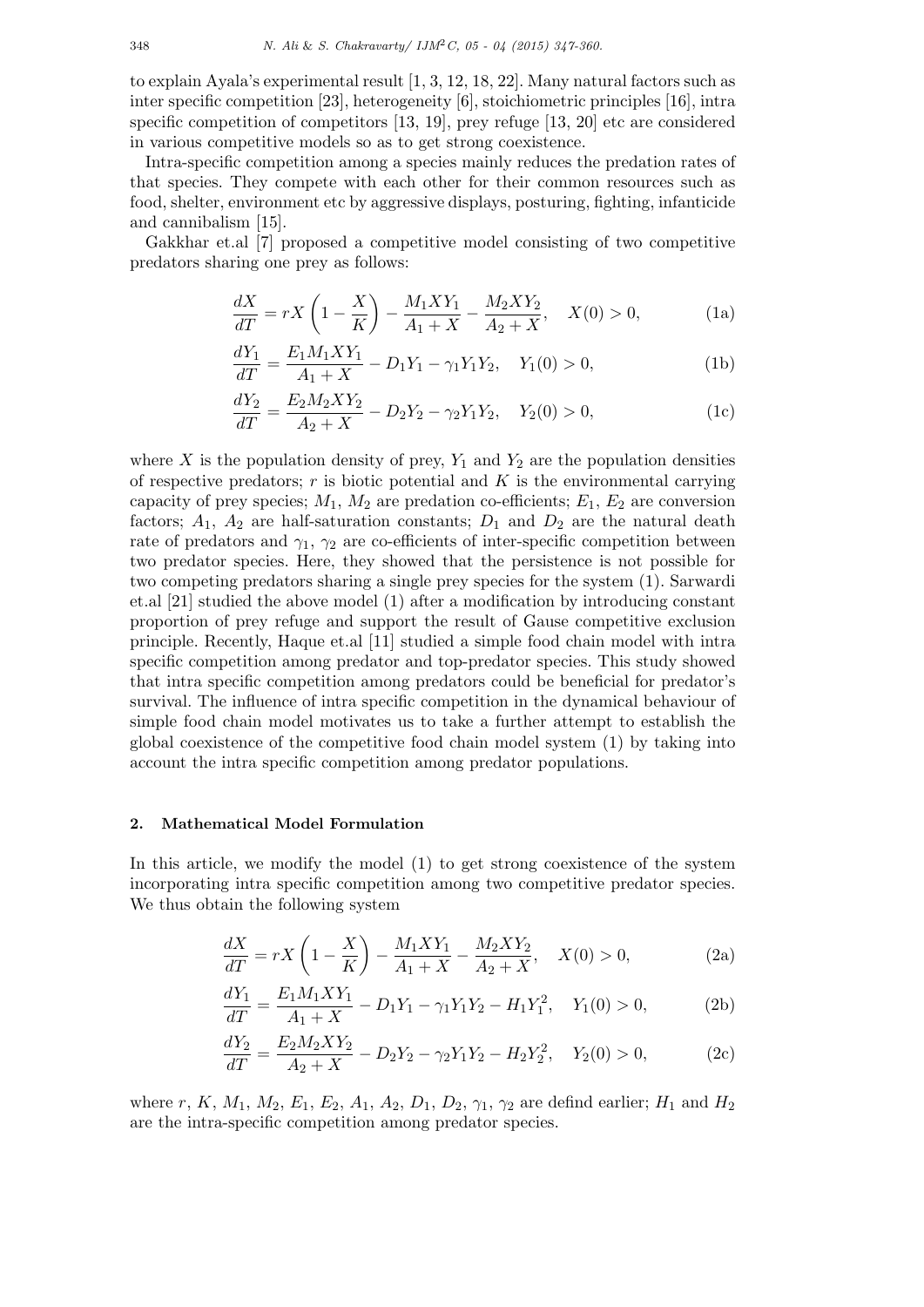Using the transformation  $x = \frac{X}{K}$  $\frac{X}{K}$ ,  $y_1 = \frac{Y_1}{KE}$  $\frac{Y_1}{KE_1}$ ,  $y_2 = \frac{Y_2}{KE_1}$  $\frac{Y_2}{KE_1E_2}$ ,  $t = rT$ , the system takes the following form

$$
\frac{dx}{dt} = x(1-x) - \frac{a_1xy_1}{1+b_1x} - \frac{a_2xy_2}{1+b_2x}, \quad x(0) > 0,
$$
\n(3a)

$$
\frac{dy_1}{dt} = \frac{a_1xy_1}{1+b_1x} - d_1y_1 - c_1y_1y_2 - h_1y_1^2, \quad y_1(0) > 0,
$$
\n(3b)

$$
\frac{dy_2}{dt} = \frac{a_2xy_2}{1+b_2x} - d_2y_2 - c_2y_1y_2 - h_2y_2^2, \quad y_2(0) > 0,
$$
\n(3c)

where

$$
a_1 = \frac{KM_1E_1}{rA_1}, \quad d_1 = \frac{D_1}{r}, \quad c_1 = \frac{\sigma_1KE_1E_2}{r}, \quad b_1 = \frac{K}{A_1}, \quad h_1 = \frac{H_1K_1E_1}{r},
$$
  

$$
a_2 = \frac{KM_1E_1E_2}{rA_2}, \quad d_2 = \frac{D_2}{r}, \quad c_2 = \frac{\gamma_2KE_1}{r}, \quad b_2 = \frac{K}{A_2}, \quad h_2 = \frac{H_2K_1E_1E_2}{r}.
$$

The present article is organized as follows. In Section 2 we state the formulation of the model under consideration and its assumptions. Section 3 contains some preliminary results. Then in Section 4 the model with intra-specific competition is analyzed, identifying its equilibria, giving conditions for their feasibility, stability and bifurcation. Numerical simulation has been carried out in Section 5. Finally, the article concludes with a discussion of the results obtained.

#### **3. Preliminary Results**

**3.1.** Existence and positive invariance

For  $t > 0$ , letting  $X \equiv (x, y_1, y_2)^T$ ,  $F : R^3 \to R^3$ ,  $F = (f_1, f_2, f_3)^T$ , system (3) can be rewritten as  $\frac{dX}{dt} = F(X)$ . Here  $f_i \in C^{\infty}(R)$  for  $i = 1, 2, 3$ ; where  $f_1 = x(1-x) - \frac{a_1xy_1}{1+b_1x} - \frac{a_2xy_2}{1+b_2x}$ ,  $f_2 = \frac{a_1xy_1}{1+b_1x} - d_1y_1 - c_1y_1y_2 - h_1y_1^2$ ,  $f_3 = \frac{a_2xy_2}{1+b_2x} - d_2y_2 - c_2y_1y_2 - h_2y_2^2$  $\frac{a_2xy_2}{1+b_2x}, f_2 = \frac{a_1xy_1}{1+b_1x} - d_1y_1 - c_1y_1y_2 - h_1y_1^2, f_3 = \frac{a_2xy_2}{1+b_2x} - d_2y_2 - c_2y_1y_2 - h_2y_2^2.$ Since the vector function *F* is a smooth function of the variables  $(x, y_1, y_2)$  in the positive octant  $\Omega = \{(x, y_1, y_2) : x > 0, y_1 > 0, y_2 > 0\}$ , the local existence and uniqueness of the solution hold.

**3.2.** Boundedness

The solutions of system (3) which initiate in  $R_+^3$  are uniformly bounded.

Proof: Define a positive definite function

$$
\Omega(t) = x(t) + y_1(t) + y_2(t).
$$
\n(4)

From definition,  $\Omega(t)$  is differentiable in some maximal interval  $(0, t_b)$ . For an arbitrary  $\eta > 0$ , the time derivative of (4) along the solution of the system (3) is

$$
\frac{d\Omega}{dt} + \eta \Omega = x(\eta + 1 - x) + y_1(\eta - d_1 - h_1 y_1) + y_2(\eta - d_2 - h_2 y_2) - (c_1 + c_2)y_1 y_2
$$
  

$$
\leq \frac{(\eta + 1)^2}{4} + \frac{(\eta - d_1)^2}{4h_1} + \frac{(\eta - d_2)^2}{4h_2}.
$$

Hence we can find  $\mu > 0$  such that

$$
\frac{d\Omega}{dt} + \eta \Omega \leqslant \mu \quad \forall \quad t \in (0, t_b).
$$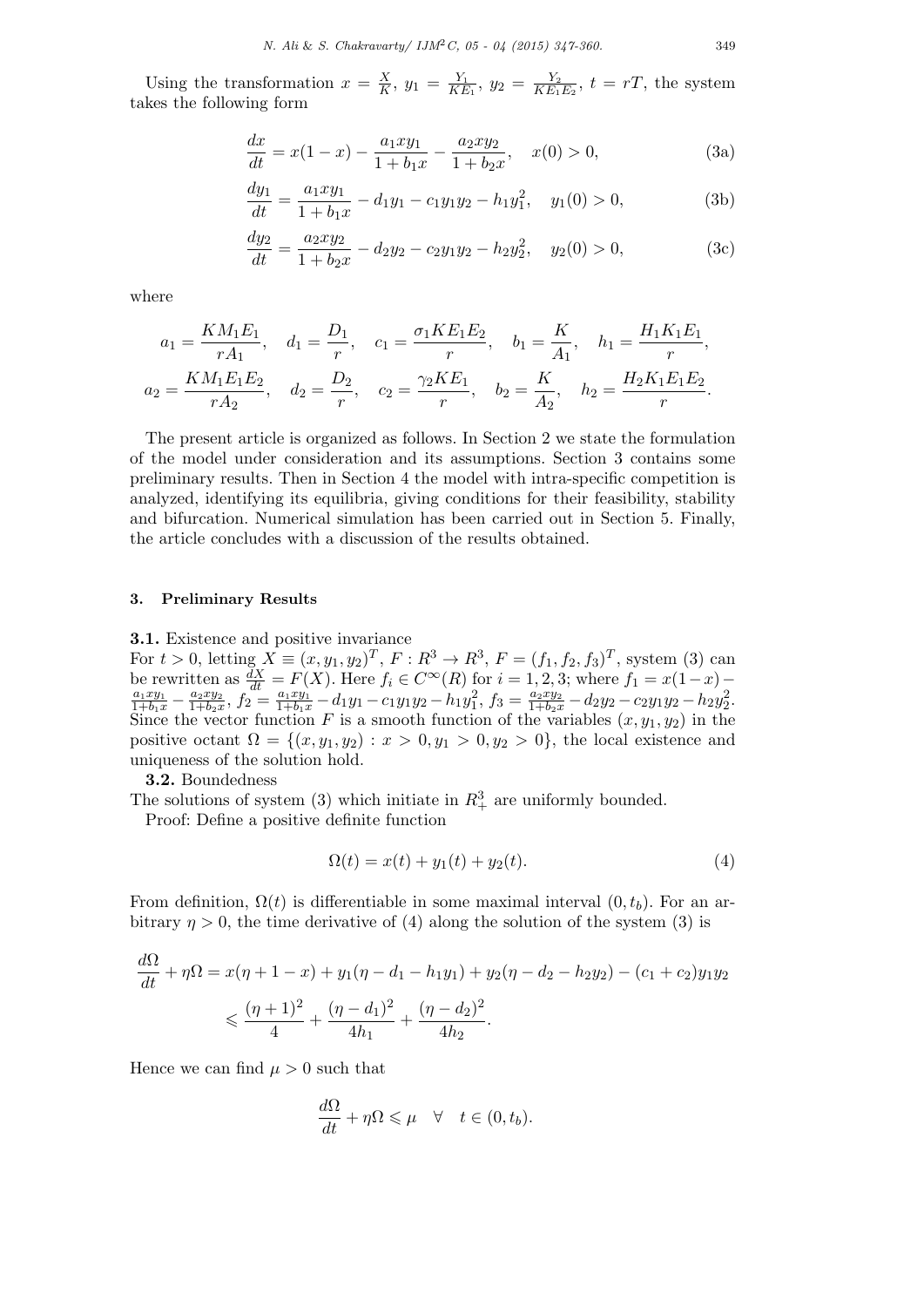Applying a theory of differential equation [5], we get

$$
0 < \Omega(x, y_1, y_2) < \frac{\mu}{\eta}(1 - e^{-\eta t}) + \Omega(x(0), y(0), z(0))e^{-\eta t} \quad \forall \quad t \in (0, t_b)
$$

and for  $t_b \to \infty$ ,  $0 < \Omega(x, y_1, y_2) < \frac{\mu}{n}$  $\frac{\mu}{\eta}$ . Hence all the solutions of system (3) that initiate at  $(x(0), y_1(0), y_2(0))$  lie in  $R_+^3$  and are confined in the compact region

$$
\Gamma = \{ (x, y_1, y_2) \in R_+^3; x(t) + y_1(t) + y_2(t) = \frac{\mu}{\eta} + \varepsilon, \quad \forall \quad \varepsilon > 0 \}. \tag{5}
$$

**3.3.** Dissipativeness

If  $a_1 > d_1(1 + b_1)$  and  $a_2 > d_2(1 + b_2)$ , then the system (3) is dissipative. Proof : We obtain from the equation (3a) of the system that

$$
\limsup_{t \to +\infty} x(t) \leq 1.
$$

From the equation (3b), we have

$$
\limsup_{t \to +\infty} y_1(t) \leq \frac{1}{h_1} \left[ \frac{a_1}{1 + b_1} - d_1 \right] = \widetilde{y}_1,
$$

where  $\widetilde{y}_1$  denotes an upper bound of  $y_1(t)$  and is positive if  $a_1 > d_1(1 + b_1)$ . Again, from the equation (3c), we obtain

$$
\limsup_{t \to +\infty} y_2(t) \leq \frac{1}{h_2} \left[ \frac{a_2}{1 + b_2} - d_2 \right] = \widetilde{y}_2,
$$

where  $\tilde{y}_2$  denotes an upper bound of  $y_2(t)$  and is positive if  $a_2 > d_2(1 + b_2)$ . Hence, the claim.

**3.4.** Equilibria and their feasibility

System (3) has the following six equilibria  $E_i(x_i, y_{1i}, y_{2i})$ ,  $i = 0, 1, \ldots, 5$ .  $E_0$  is the origin,  $E_1 \equiv (1, 0, 0)$ . For  $E_2$ , we have  $x_2 = 0$ ,  $y_{12} = \frac{c_1 d_2 - d_1 h_2}{h_1 h_2 - c_1 c_2}$  $\frac{c_1d_2-d_1h_2}{h_1h_2-c_1c_2}, y_{22} = \frac{c_2d_1-d_2h_1}{h_1h_2-c_1c_2}$  $\frac{c_2d_1-d_2h_1}{h_1h_2-c_1c_2}$ ,  $E_2$ will be feasible if  $c_1d_2 > d_1h_2$ ,  $c_2d_1 > d_2h_1$ ,  $h_1h_2 > c_1c_2$ . But multiplication of first two inequalities gives  $h_1h_2 < c_1c_2$  which contradicts the third inequality. Hence  $E_2$ is infeasible. For *E*3, we have

$$
y_{23} = 0
$$
,  $y_{13} = \frac{(1-x_3)(1+b_1x_3)}{a_1}$ ,

and *x*<sup>3</sup> is a positive root of the cubic equation

$$
h_1b_1^2x^3 + h_1b_1(2-b_1)x^2 + (a_1^2 - d_1b_1a_1 - 2h_1b_1 + h_1)x - (a_1d_1 + h_1) = 0.
$$

For *E*4, we have

$$
y_{14} = 0
$$
,  $y_{24} = \frac{(1 - x_4)(1 + b_2 x_4)}{a_2}$ ,

and  $x_4$  is a positive root of the cubic equation

$$
h_2b_2^2x^3 + h_2b_2(2 - b_2)x^2 + (a_2^2 - d_2b_2a_2 - 2h_2b_2 + h_2)x - (a_2d_2 + h_2) = 0.
$$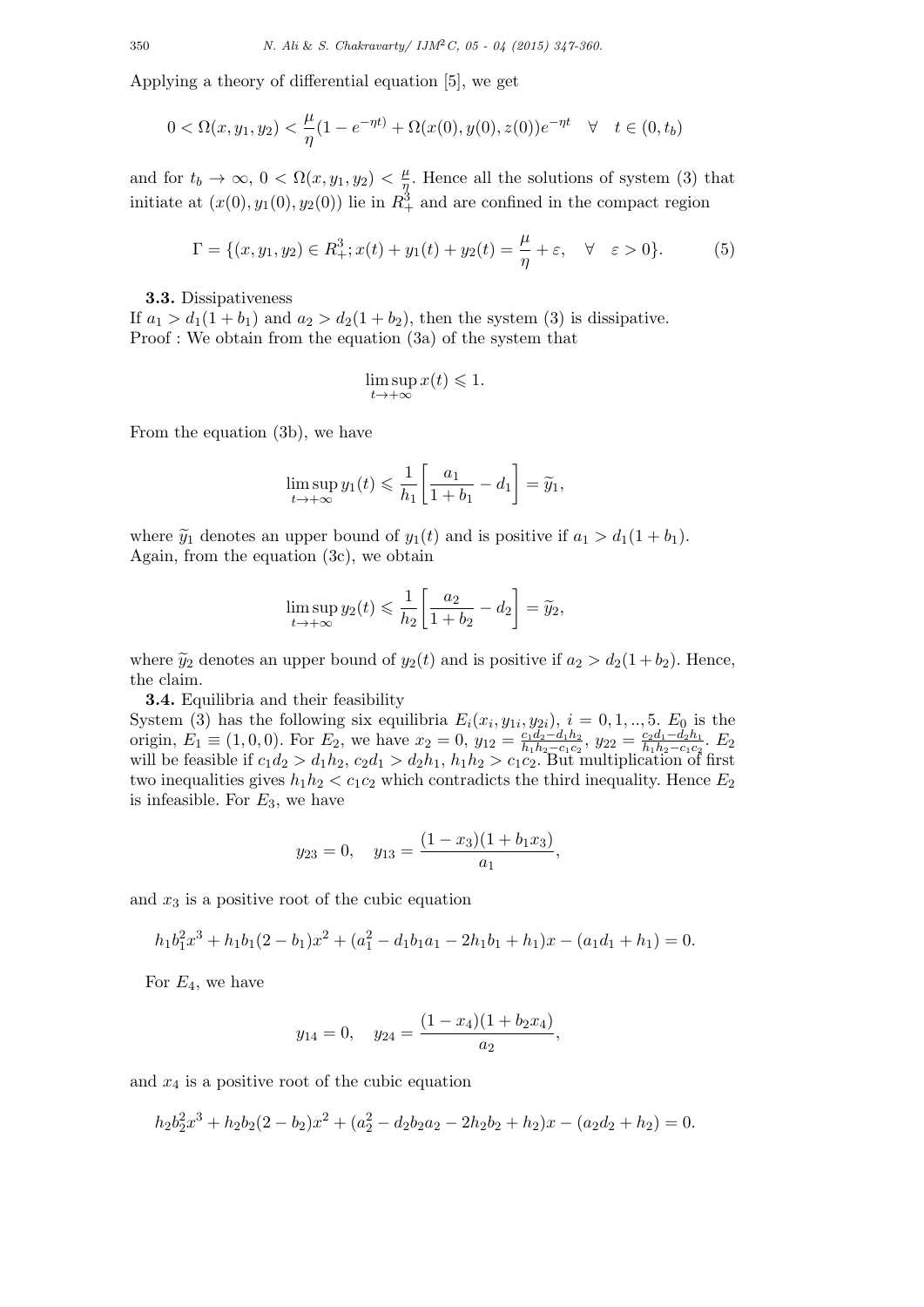For the coexistence equilibrium  $E_5$ , the population levels are  $y_{25} = -\frac{B_1}{B_2}$  $\frac{B_1}{B_2}$ ,  $y_{15} =$ *− B*<sup>3</sup>  $\frac{B_3}{B_4}$ , where

$$
B_1 = c_2 a_1 x_5 - c_2 d_1 - c_2 d_1 b_1 x_5 + h_1 b_1 x_5 d_2 + h_1 b_1 x_5^2 d_2 b_2 + c_2 b_2 x_5^2 a_1 - c_2 b_2 x_5 d_1
$$
  
\n
$$
-c_2 b_2 x_5^2 d_1 b_1 + h_1 d_2 b_2 x_5 - h_1 a_2 x_5 + h_1 d_2 - h_1 b_1 x_5^2 a_2,
$$
  
\n
$$
B_2 = -c_2 c_1 - c_2 c_1 b_1 x_5 - c_2 b_2 x_5 c_1 - c_2 b_2 x_5^2 c_1 b_1 + h_1 h_2 + h_1 h_2 b_2 x_5 + h_1 b_1 x_5 h_2
$$
  
\n
$$
+ h_1 b_1 x_5^2 h_2 b_2,
$$
  
\n
$$
B_3 = h_2 b_2 x_5^2 d_1 b_1 - h_2 b_2 x_5^2 a_1 - d_2 b_2 x_5^2 c_1 b_1 + a_2 x_5^2 c_1 b_1 - d_2 b_2 x_5 c_1
$$
  
\n
$$
+ h_2 b_2 x_5 d_1 - h_2 a_1 x_5 + h_2 d_1 b_1 x_5 + a_2 x_5 c_1 - d_2 c_1 b_1 x_5 - d_2 c_1 + h_2 d_1,
$$
  
\n
$$
B_4 = (1 + b_2 x_5) (-c_2 c_1 - c_2 c_1 b_1 x_5 + h_1 h_2 + h_1 b_1 x_5 h_2),
$$

and *x*<sup>5</sup> is a root of the equation of

$$
\sum_{i=0}^{5} Q_i x^i = 0,\t\t(6)
$$

where  $Q_5 = -c_2b_2{}^2c_1b_1{}^2 + h_2b_2{}^2h_1b_1{}^2$ ,

$$
Q_4 = c_2b_2{}^2c_1b_1{}^2 - 2c_2b_2{}^2c_1b_1 + 2h_2h_1b_2b_1{}^2 - 2c_2c_1b_2b_1{}^2 - h_2b_2{}^2h_1b_1{}^2 + 2h_2b_2{}^2h_1b_1,
$$

 $Q_3 = a_2^2 h_1 b_1^2 + 2 c_2 b_2^2 c_1 b_1 + 2 c_2 c_1 b_2 b_1^2 - c_2 c_1 b_1^2 + h_2 b_2^2 h_1 + h_2 h_1 b_1^2$  $c_2b_2a_1a_2b_1 - 2 h_2h_1b_2b_1^2 + 4 h_2b_2h_1b_1 - 4 c_2b_2c_1b_1 + h_2b_2^2a_1^2 - d_2b_2h_1b_1^2a_2 +$  $d_2b_2{}^2b_1a_1c_1 - 2\,h_2b_2{}^2h_1b_1 - h_2b_2{}^2a_1d_1b_1 - c_2b_2{}^2c_1 - a_2b_1a_1b_2c_1 + c_2b_2d_1b_1{}^2a_2,$ 

 $Q_2 = -c_2b_2a_1a_2 - h_2h_1b_1^2 + 2 a_2^2h_1b_1 + c_2d_1b_1^2a_2 + 2 h_2h_1b_1 + 4 c_2b_2c_1b_1$  $a_2b_1a_1c_1 + 2 d_2b_1a_1b_2c_1 + 2 c_2b_2d_1a_2b_1 - a_2a_1b_2c_1 - d_2h_1b_1^2a_2 + d_2b_2^2a_1c_1 +$  $2\,h_2b_2h_1 - 2\,c_2c_1b_1 - 2\,c_2b_2c_1 - 2\,h_2a_1b_2d_1b_1 - h_2b_2^{\;2}h_1 - h_2b_2^{\;2}a_1d_1 - c_2a_1a_2b_1 2 d_2b_2h_1a_2b_1 + 2 h_2b_2a_1^2 - 4 h_2b_2h_1b_1 + c_2c_1b_1^2 + c_2b_2^2c_1$ 

 $Q_1 = -2 h_2 a_1 b_2 d_1 + 2 d_2 a_1 b_2 c_1 + 2 c_2 d_1 a_2 b_1 - 2 h_2 h_1 b_1 - d_2 b_2 h_1 a_2 + c_2 b_2 d_1 a_2$  $c_2c_1 - 2 d_2h_1a_2b_1 - 2 h_2b_2h_1 + 2 c_2c_1b_1 + h_2a_1^2 + d_2b_1a_1c_1 + 2 c_2b_2c_1 - h_2d_1b_1a_1$  $a_2a_1c_1 + h_2h_1 + a_2^2h_1 - c_2a_1a_2$ 

 $Q_0 = d_2a_1c_1 + c_2d_1a_2 + c_2c_1 - d_2h_1a_2 - h_2d_1a_1 - h_2h_1.$ 

A fifth degree equation has five roots in the complex domain. We now find sufficient conditions for it to have at least a positive root. Since the degree of the equation is odd, by Descartes' rule of sign, we get a real root and correspondingly a linear factor of the polynomial. The fifth degree polynomial can then be factorized as

$$
\sum_{i=0}^{5} Q_i x^i = Q_5(x+p)(x^4 + A_1 x^3 + A_2 x^2 + A_3 x + A_4)
$$
  
=  $Q_5[x^5 + (p+A_1)x^4 + (pA_1 + A_2)x^3 + (pA_2 + A_3)x^2$   
+  $(pA_3 + A_4)x + pA_4$  (7)

where *p* is to be determined. By equating coefficients of like powers of *x* on the left and the right, we find  $A_1 + p = Q_4$  $\frac{\tilde{Q_4}}{Q_5}, \ A_2 + pA_1 = \frac{Q_3}{Q_5}$  $\frac{Q_3}{Q_5}$ ,  $A_3 + pA_2 = \frac{Q_2}{Q_5}$  $\frac{Q_2}{Q_5}$  $A_4 + pA_3 = \frac{Q_1}{Q_5}$  $\frac{Q_1}{Q_5},\ pA_4\ =\ \frac{Q_0}{Q_5}$  $\frac{Q_0}{Q_5}$ , from which we have  $p = \frac{Q_0}{Q_5 A}$  $\frac{Q_0}{Q_5A_4}$ . One root of equa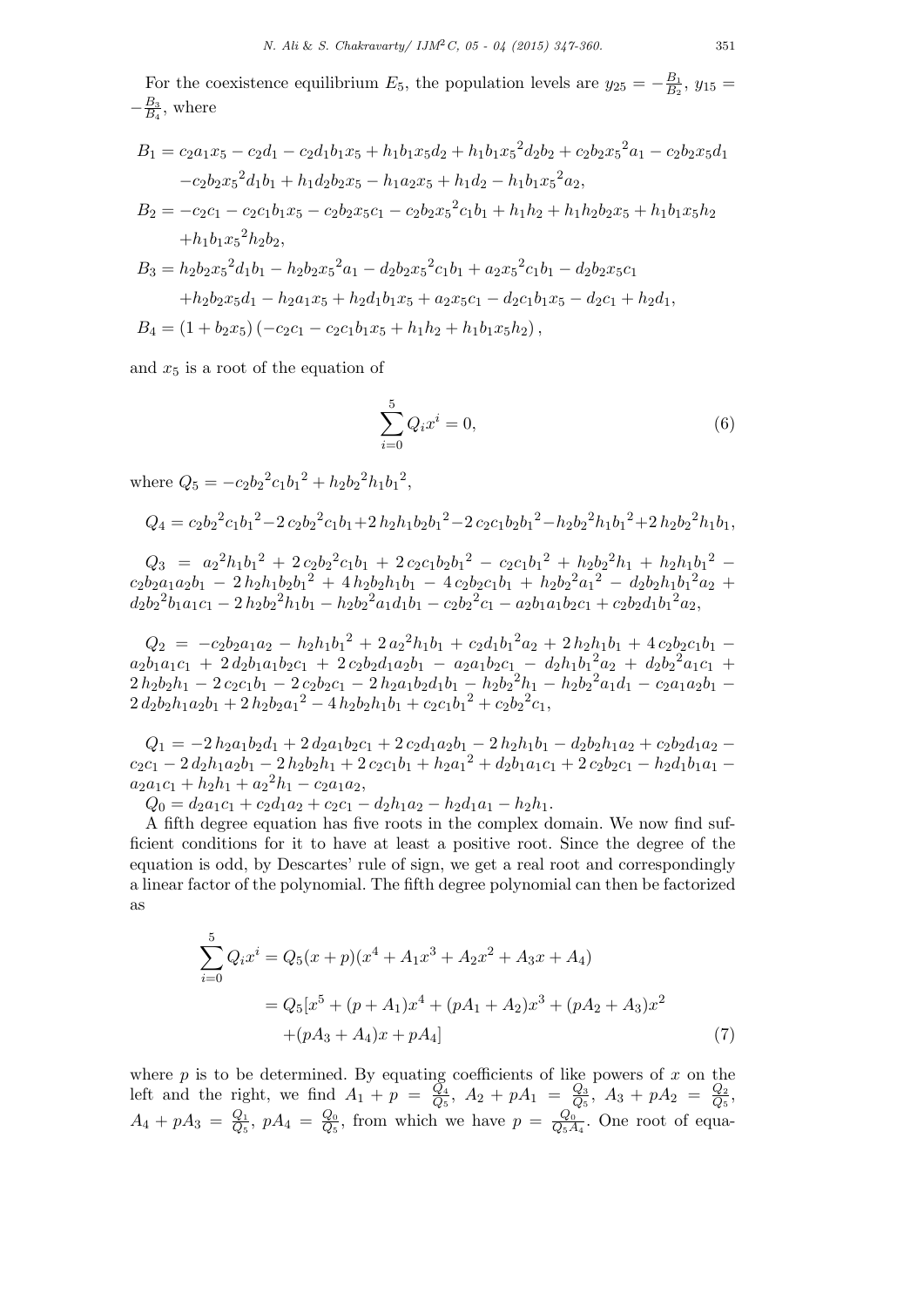tion (6) is thus found as  $x_5 = -p$ . By imposing conditions  $p < 0$ , we obtain  $x_5 > 0$ . This ensures that the feasible coexistence equilibrium is unique. As for example, for the set of parameter values  $a_1 = 14.0$ ,  $a_2 = 9.1$ ,  $b_1 = 13.2$ ,  $b_2 = 7.5$ ,  $d_1 = 0.9, d_2 = 0.9, c_1 = 0.001, c_2 = 0.001, h_1 = 0.1, h_2 = 0.2, E_5$  becomes (0*.*4521503585*,* 0*.*08218809244*,* 0*.*1846819947).

### **4. System Behaviour Around Boundary Equilibria**

The Jacobian matrix of the system at any arbitrary point is given by

$$
J(x,y,z) = \begin{bmatrix} G_{11} & -\frac{a_1x}{1+b_1x} - \frac{a_2x}{1+b_2x} \\ \frac{a_1y_1}{(1+b_1x)^2} & G_{22} & -c_1y_1 \\ \frac{a_2y_2}{(1+b_2x)^2} & -c_2y_2 & G_{33} \end{bmatrix},
$$

where  $G_{11} = 1 - 2x - \frac{a_1y_1}{(1+b_1)^2}$  $\frac{a_1y_1}{(1+b_1x)^2} - \frac{a_2y_2}{(1+b_2x)}$  $\frac{a_2y_2}{(1+b_2x)^2}$  $G_{22} = \frac{a_1x}{1+b_1x} - d_1 - c_1y_2 - 2h_1y_1,$  $G_{33} = \frac{\frac{1}{4}b_2x}{1+b_2x} - d_2 - c_2y_1 - 2h_2y_2.$ 

**4.1.** System behaviour near the origin Theorem 1.  $E_0$  is unstable.

Proof: The eigenvalues of the jacobian matrix  $J_0$  at  $E_0$  are 1,  $-d_1$ ,  $-d_2$ . Hence, the proof.

**4.2.** System behaviour near the equilibrium  $E_1(1,0,0)$ 

Theorem 2.  $E_1$  is locally asymptotically stable if  $a_1 < d_1(1+b_1)$  and  $a_2 < d_2(1+b_2)$ . Proof: The eigenvalues of the jacobian matrix *J*<sub>1</sub> at *E*<sub>1</sub> are  $-1$ ,  $\frac{a_1}{1+b_1} - d_1$ ,  $\frac{a_2}{1+b_2}$  $\frac{a_2}{1+b_2} - d_2.$ Hence  $E_1$  is locally asymptotically stable if the conditions  $a_1 < d_1(1 + b_1^2)$  and  $a_2 < d_2(1 + b_2)$  are satisfied.

**4.3.** System behaviour near the equilibrium  $E_3(x_3, y_{13}, 0)$ Theorem 3.

- (i)  $E_3$  is locally asymptotically stable if  $a_1b_1y_{13} < (1 + b_1x_3)^2$  and  $a_2x_3 < (d_2 +$  $c_2y_{13}(1 + b_2x_3).$
- (ii) The system experiences Hopf-bifurcation around  $E_3$  for  $a_1 = a_1^{\{1HB\}}$  $1^{[1H, D]},$  where  $a_1^{[1HB]} = \frac{(x_3+h_1y_{13})(1+b_1x_3)^2}{b_1x_3y_{13}}$  $\frac{y_{13}(1+0_1x_3)^2}{b_1x_3y_{13}}$ .

Proof: (*i*) The jacobian matrix  $J_3$  evaluated at  $E_3$  is given by  $J_3 = (c_{ij})_{3 \times 3}$ , where  $c_{11} = -x_3 + \frac{a_1b_1x_3y_{13}}{(1+b_1x_2)^2}$  $\frac{a_1b_1x_3y_{13}}{(1+b_1x_3)^2}$ ,  $c_{12}=-\frac{a_1x_3}{1+b_1x_3}$  $\frac{a_1x_3}{1+b_1x_3}$  < 0,  $c_{13} = -\frac{a_2x_3}{1+b_2x_3}$  $\frac{a_2x_3}{1+b_2x_3}$  < 0,  $c_{21} = \frac{a_1y_{13}}{(1+b_1x_3)}$  $\frac{a_1y_{13}}{(1+b_1x_3)^2} > 0,$  $c_{22} = -h_1 y_{13} < 0, c_{23} = -c_1 y_{13} < 0, c_{31} = 0, c_{32} = 0, c_{33} = \frac{a_2 x_3}{1 + b_2 x_1}$  $\frac{a_2x_3}{1+b_2x_3} - d_2 - c_2y_{13}$ . Its eigenvalues are

$$
\lambda_{1,2} = \frac{1}{2} \left[ c_{11} + c_{22} \pm \sqrt{(c_{11} + c_{22})^2 - 4(c_{11}c_{22} - c_{12}c_{21})} \right], \quad \lambda_3 = c_{33}.
$$
 (8)

If we assume  $c_{11} < 0$  and  $c_{33} < 0$  then  $\lambda_3 < 0$  and  $\lambda_{1,2}$  both are either negative or complex numbers with negative real parts. Hence, *E*<sup>3</sup> is locally asymptotically stable if  $c_{11} < 0$  and  $c_{33} < 0$ , that is,  $a_1b_1y_{13} < (1 + b_1x_3)^2$  and  $a_2x_3 < (d_2 +$  $c_2y_{13}(1 + b_2x_3).$ 

(*ii*) From (8), we see that  $\lambda_3$  is real,  $\lambda_1$  and  $\lambda_2$  will be purely imaginary if and only if there is a  $a_1 = a_1^{\text{[1HB]}}$  $\binom{[1HB]}{1}$  such that  $a_1^{[1HB]} = \frac{(x_3 + h_1y_{13})(1 + b_1x_3)^2}{b_1x_3y_{13}}$  $\frac{y_{13}(1+b_1x_3)^2}{b_1x_3y_{13}}$ . But for  $i=1,2$ ,

$$
Re(\frac{d\lambda_i}{da_1})|_{[a_1]} = a_1^{[1HB]} = \frac{b_1x_3y_{13}}{(1+b_1x_3)} \neq 0.
$$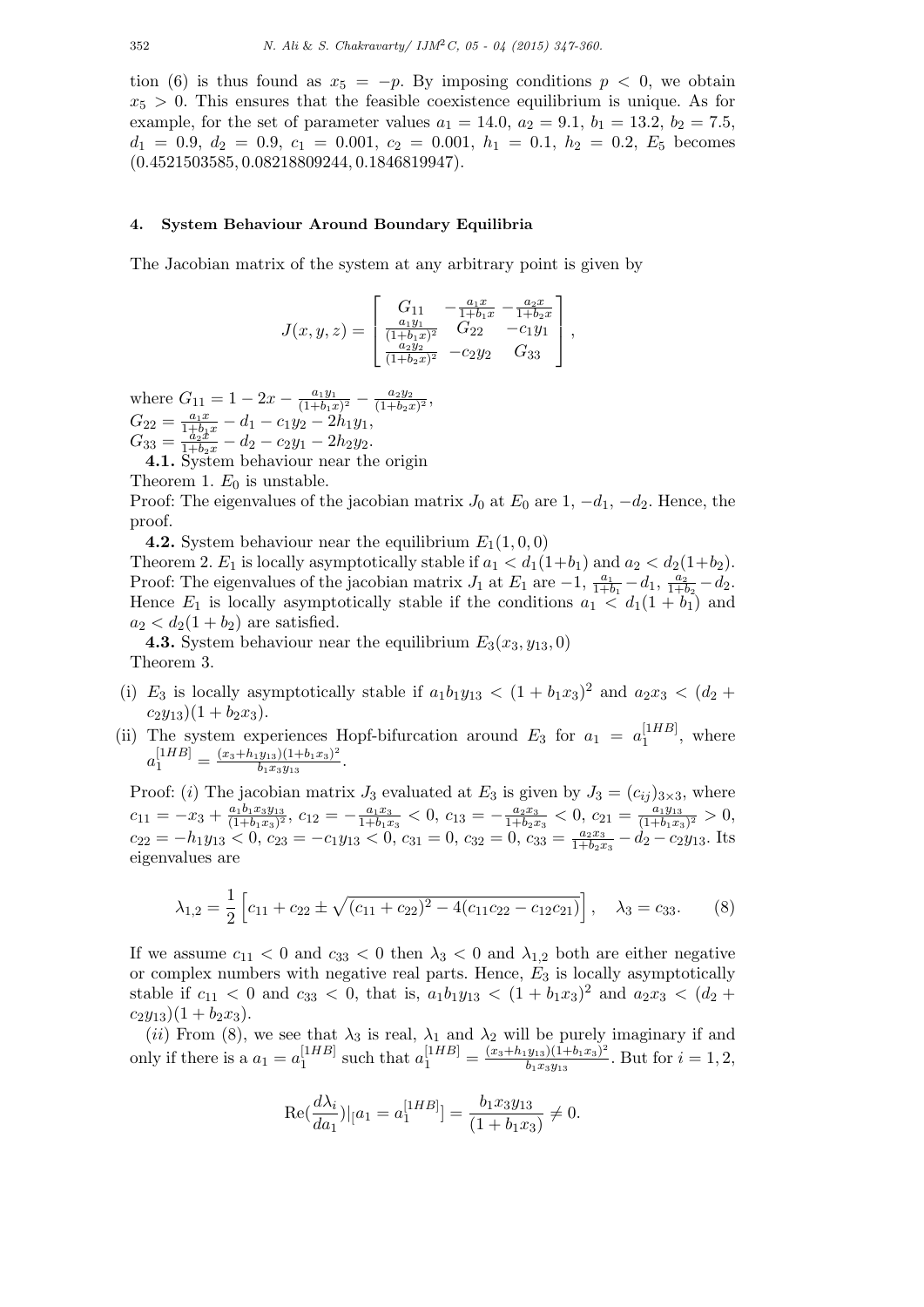Therefore, the system enters into Hopf-bifurcation at  $E_3$  for  $a_1 = a_1^{\{1HB\}}$  $1^{[1H D]}.$ 



Figure 1. Stability around the equilibrium  $E_3$  for  $a_1 = 2.5 < a_1^{\text{[1H]}=1} = 2.880393$ . The other parameter values are  $a_2 = 0.9$ ,  $b_1 = 1.72$ ,  $b_2 = 0.6$ ,  $d_1 = 0.4$ ,  $d_2 = 0.5$ ,  $c_1 = 1.0$ ,  $c_2 = 0.4, h_1 = 0.2, h_2 = 0.1$ . Here  $a_1b_1y_{13} = 1.829735481 < (1 + b_1x_3)^2 = 2.252825522$  and  $a_2x_3 = 0.2621205760 < (d_2 + c_2y_{13})(1 + b_2x_3) = 0.7873248148.$ 



Figure 2. (a) 2D view of Hopf-bifurcation behaviour of the system (3) around the equilibrium  $E_3$  for  $a_1 = 7.0 > a_1^{\lfloor H B \rfloor} = 2.880393$ . (b) 3D phase portrait. The other parameter values are same as in Figure 1.

**4.4.** System behaviour near the equilibrium  $E_4(x_4, 0, y_{24})$ Theorem 4.

- (i)  $E_4$  is locally asymptotically stable if  $a_2b_2y_{24} < (1 + b_2x_4)^2$  and  $a_1x_4 < (d_1 + d_2x_4)^2$  $c_1y_{24}$  $(1 + b_1x_4)$ .
- (ii) The system experiences Hopf-bifurcation around  $E_4$  for  $a_2 = a_2^{\{2HB\}}$  $2^{[2H D]},$  where  $a_2^{[2HB]} = \frac{(x_4+h_2y_{24})(1+b_2x_4)^2}{b_2x_4y_{24}}$  $\frac{b_2a_3(1+0_2x_4)}{b_2x_4y_{24}}$ .

Proof: The proofs are similar with the proofs of Theorem 3.



Figure 3. Stability around the equilibrium  $E_4$  for  $a_2 = 2.4 < a_2^{\{2HB\}} = 2.88037$ . The other parameter values are  $a_1 = 4.0, b_1 = 1.5, b_2 = 1.8, d_1 = 1.0, d_2 = 0.5, c_1 = 0.2,$  $c_2 = 0.02, h_1 = 0.3, h_2 = 0.2.$  Here  $a_2b_2y_{24} = 1.815956550 < (1 + b_2x_4)^2 = 3.166729035$ and  $a_1x_4 = 1.732290146 < (d_1 + c_1y_{24})(1 + b_1x_4) = 1.788294819.$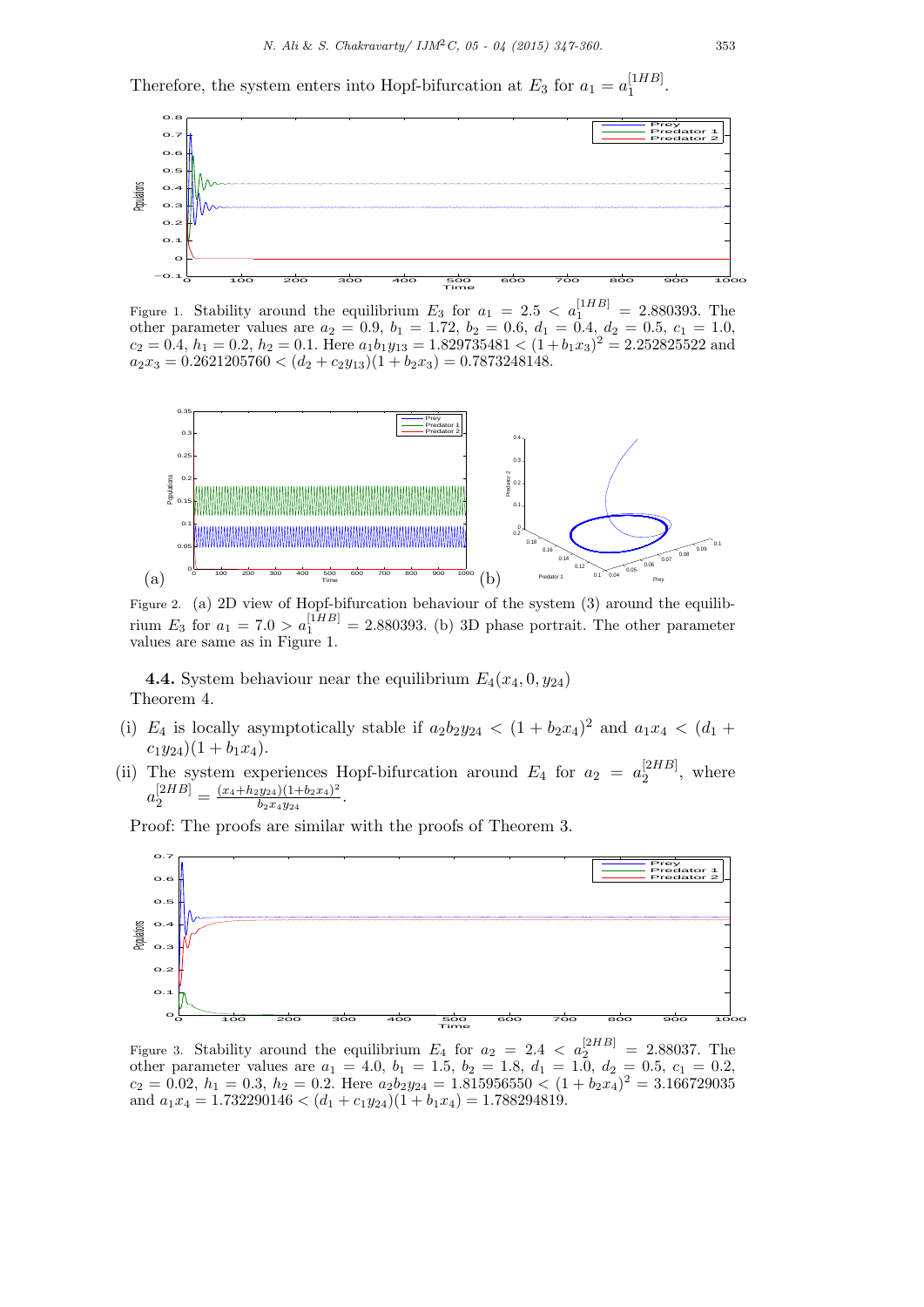

Figure 4. (a) 2D view of Hopf-bifurcation behaviour of the system (3) around the equilibrium  $E_4$  for  $a_2 = 6.0 > a_2^{\{2HB\}} = 2.88037$ . (b) 3D phase portrait. The other parameter values are same as in Figure 3.

# **5. System Behaviour Near the Coexistence Equilibrium**

The Jacobian matrix  $J_5$  evaluated at  $E_5$  has the components

$$
J_{11} = -x_5 + \frac{a_1 b_1 x_5 y_{15}}{(1 + b_1 x_5)^2}, \quad J_{12} = -\frac{a_1 x_5}{(1 + b_1 x_5)} < 0, \quad J_{13} = -\frac{a_2 x_5}{1 + b_2 x_5} < 0,\tag{9}
$$
\n
$$
J_{21} = -\frac{a_1 x_5}{(1 + b_1 x_5)^2} > 0, \quad J_{22} = -h_1 y_{15} < 0, \quad J_{23} = -c_1 y_{15} < 0,
$$
\n
$$
J_{31} = \frac{a_2 y_{25}}{(1 + b_2 x_5)^2} > 0, \quad J_{32} = -c_2 y_{25} < 0, \quad J_{33} = -h_2 y_{25} < 0.
$$

Theorem 5.

(i) The equilibrium point  $E_5$  is locally asymptotically stable if

$$
J_{11} < 0, [J_{21}J_{33} - J_{31}J_{23}] < 0, [J_{23}J_{32} - J_{22}J_{33}] < 0, [J_{31}J_{22} - J_{21}J_{32}] < 0
$$
(10)

- (ii) The local stability ensures its global stability around  $E<sub>5</sub>$  if the conditions  $a_1y_{15}(1 + b_2x_5) + a_2y_{25}(1 + b_1x_5) < (1 + b_1x_5)(1 + b_2x_5)$  and  $\{c_1(1 + b_1x_5) + c_2x_5\}$  $c_2(1 + b_2x_5)^2 < 4h_1h_2(1 + b_1x_5)(1 + b_2x_5)$  hold.
- (iii) The system enters into a Hopf-bifurcation at  $E_5$  for  $\lambda = \lambda_i$ , for a suitable value  $a_1 = a_1^{[3HB]}$  $_1^{\text{[3H B]}}$  if  $(10)$  holds.

Proof:

(*i*) The characteristic equation of  $J_5$  is  $\lambda^3 + A_1 \lambda^2 + A_2 \lambda + A_3 = 0$  where  $A_1 = -J_{11} - J_{22} - J_{33}$  $A_2 = J_{22}J_{33} + J_{11}J_{22} + J_{11}J_{33} - J_{12}J_{21} - J_{23}J_{32} - J_{13}J_{31}$  $A_3 = J_{12}[J_{21}J_{33} - J_{31}J_{23}] + J_{11}[J_{23}J_{32} - J_{22}J_{33}] + J_{13}[J_{31}J_{22} - J_{21}J_{32}].$ From the Routh-Hurwitz criterion, the equilibrium point is locally asymptotically stable if  $A_1 > 0$ ,  $A_3 > 0$  and  $A_1 A_2 > A_3$ . Now

$$
A_1A_2 - A_3 = -(J_{11})^2 J_{22} - (J_{11})^2 J_{33} - J_{11}(J_{22})^2 - J_{11}(J_{33})^2 - 2J_{11}J_{22}J_{33}
$$
  
+  $J_{11}J_{12}J_{21} + J_{11}J_{13}J_{31} + J_{22}J_{12}J_{21} + J_{22}[J_{23}J_{32} - J_{22}J_{33}]$   
+  $J_{13}J_{31}J_{33} + J_{33}[J_{23}J_{32} - J_{22}J_{33}] + J_{12}J_{31}J_{23} + J_{13}J_{21}J_{32}.$ 

If we take  $J_{11} < 0$ ,  $[J_{21}J_{33}-J_{31}J_{23}] < 0$ ,  $[J_{23}J_{32}-J_{22}J_{33}] < 0$ ,  $[J_{31}J_{22}-J_{21}J_{32}] < 0$ in view of the signs of the Jacobian entries (9) all the Routh-Hurwitz conditions hold. But this requirement amounts to the assumptions (10). Hence, the claim.

 $(iii)$  Let  $R_*^3 = \{(x, y_1, y_2) \in R_+^3, x > 0, y_1 > 0, y_2 > 0\}$  and consider the scalar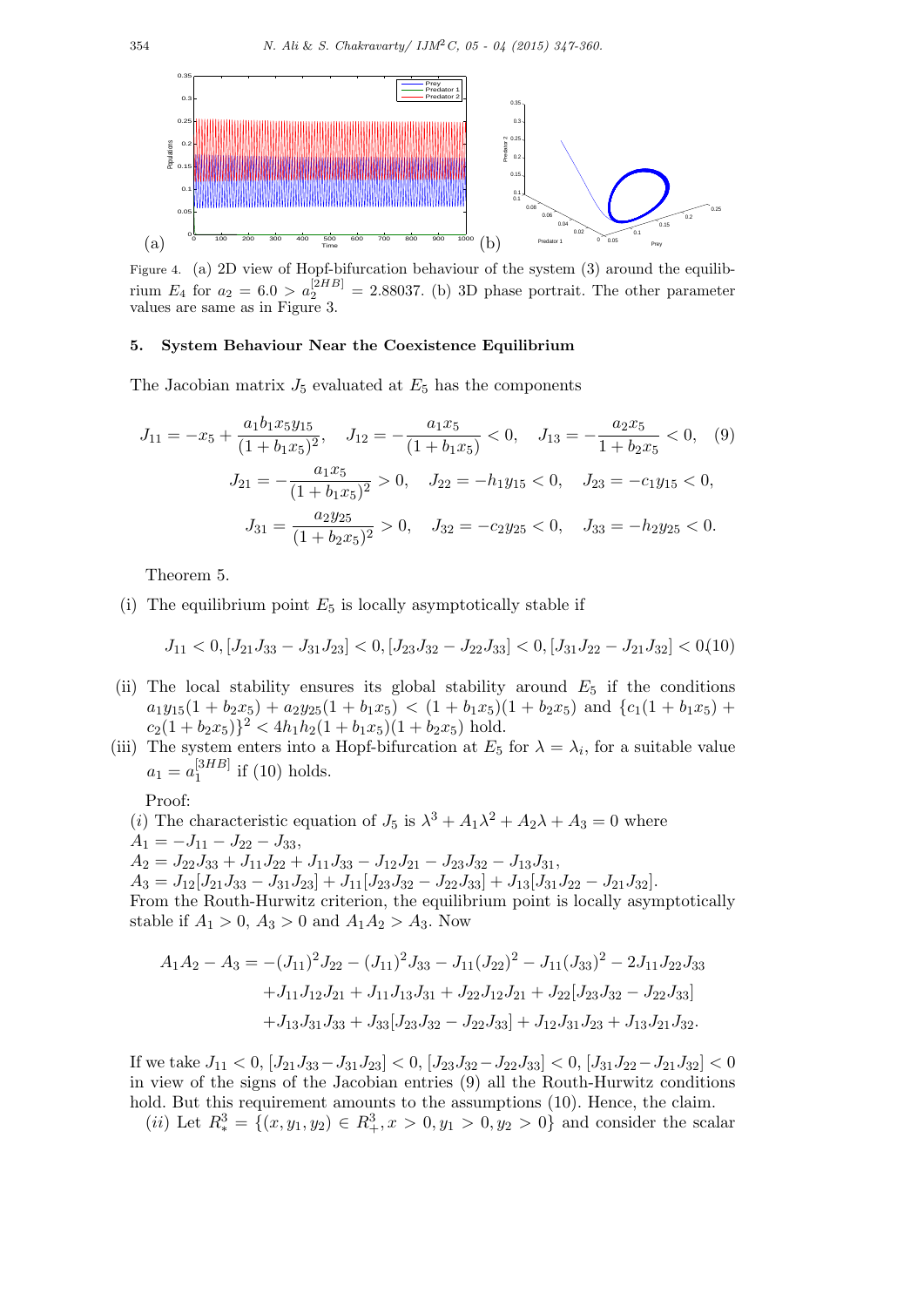function  $L: R_*^3 \to R$  defined by

$$
L = k_1 \left[ x - x_5 - x_5 \ln \frac{x}{x_5} \right] + k_2 \left[ y_1 - y_{15} - y_{15} \ln \frac{y_1}{y_{15}} \right] + k_3 \left[ y_2 - y_{25} - y_{25} \ln \frac{y_2}{y_{25}} \right] \ln 1
$$

where  $k_1$ ,  $k_2$  and  $k_3$  are positive constants to be determined later. The derivative of the above equation  $(11)$  along the solution of the system  $(3)$  is given by

$$
\frac{dL}{dt} = k_1 \left[ 1 - \frac{x_5}{x} \right] \frac{dx}{dt} + k_2 \left[ 1 - \frac{y_{15}}{y_1} \right] \frac{dy_1}{dt} + k_3 \left[ 1 - \frac{y_{25}}{y_2} \right] \frac{dy_2}{dt},
$$
  
\n
$$
= k_1 (x - x_5) \left[ 1 - x - \frac{a_1 y_1}{1 + b_1 x} - \frac{a_2 y_2}{1 + b_2 x} \right] + k_2 (y_1 - y_{15}) \left[ \frac{a_1 x}{1 + b_1 x} - d_1 \right.
$$
  
\n
$$
-c_1 y_2 - h_1 y_1 \right] + k_3 (y_2 - y_{25}) \left[ \frac{a_2 x}{1 + b_2 x} - d_2 - c_2 y_1 - h_2 y_2 \right].
$$

At the equilibrium point  $E_5$  of the system  $(3)$ , we have

$$
1 = x_5 + \frac{a_1 y_{15}}{1 + b_1 x_5} - \frac{a_2 y_{25}}{1 + b_2 x_5}, \quad d_1 = \frac{a_1 x_5}{1 + b_1 x_5} - c_1 y_{25} - h_1 y_{15},
$$

$$
d_2 = \frac{a_2 x_5}{1 + b_2 x_5} - c_2 y_{15} - h_2 y_{25}.
$$
(12)

Using (12), the time derivative of *L* becomes

$$
\frac{dL}{dt} = k_1(x - x_5) \left[ -(x - x_5) - \frac{a_1 y_1}{1 + b_1 x} + \frac{a_1 y_1 5}{1 + b_1 x_5} - \frac{a_1 y_2}{1 + b_2 x} + \frac{a_1 y_2 5}{1 + b_2 x_5} \right]
$$
\n
$$
+ k_2(y_1 - y_{15}) \left[ \frac{a_1 x}{1 + b_1 x} - \frac{a_1 x_5}{1 + b_1 x_5} - c_1(y_2 - y_{25}) - h_1(y_1 - y_{15}) \right]
$$
\n
$$
+ k_3(y_2 - y_{25}) \left[ \frac{a_2 x}{1 + b_2 x} - \frac{a_2 x_5}{1 + b_2 x_5} - c_2(y_1 - y_{15}) - h_2(y_2 - y_{25}) \right],
$$
\n
$$
= k_1(x - x_5) \left[ -(x - x_5) - \frac{a_1(y_1 - y_{15})}{1 + b_1 x} + \frac{a_1 y_{15}(x - x_5)}{(1 + b_1 x)(1 + b_1 x_5)} - \frac{a_2(y_2 - y_{25})}{1 + b_2 x} + \frac{a_2 y_{25}(x - x_5)}{(1 + b_2 x)(1 + b_2 x_5)} \right] + k_2(y_1 - y_{15}) \left[ \frac{a_1(x - x_5)}{(1 + b_1 x)(1 + b_1 x_5)} - c_1(y_2 - y_{25}) - h_1(y_1 - y_{15}) \right] + k_3(y_2 - y_{25}) \left[ \frac{a_2(x - x_5)}{(1 + b_2 x)(1 + b_2 x_5)} - c_2(y_1 - y_{15}) - h_2(y_2 - y_{25}) \right],
$$
\n
$$
= -\left[ k_1 \left( 1 - \frac{a_1 y_{15}}{(1 + b_1 x)(1 + b_1 x_5)} - \frac{a_2 y_{25}}{(1 + b_2 x)(1 + b_2 x_5)} \right) \right](x - x_5)^2 - \left[ a_1 k_1 - \frac{a_1 k_2}{1 + b_1 x_5} \right] \frac{(x - x_5)(y_1 - y_{15})}{1 + b_1 x} - \left[ a_2 k_1 - \frac{a_2 k_
$$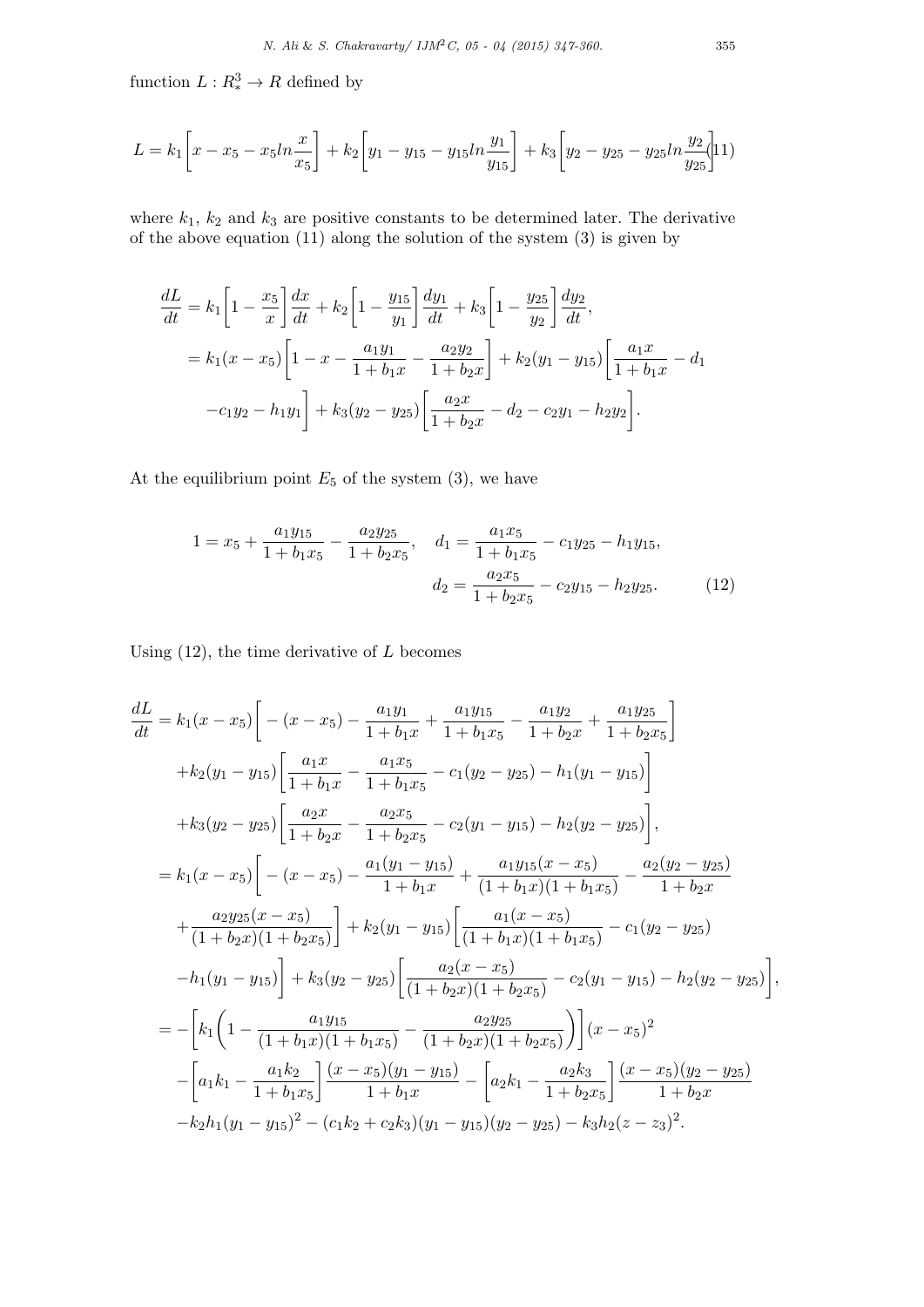Assuming,  $k_1 = 1$ ,  $k_2 = (1 + b_1x_5)$  and  $k_3 = (1 + b_2x_5)$ , we have

$$
\frac{dL}{dt} \leqslant -\left[ \left( 1 - \frac{a_1 y_{15}}{(1 + b_1 x)(1 + b_1 x_5)} - \frac{a_2 y_{25}}{(1 + b_2 x)(1 + b_2 x_5)} \right) \right] (x - x_5)^2
$$
\n
$$
-k_2 h_1 (y_1 - y_{15})^2 - (c_1 k_2 + c_2 k_3)(y_1 - y_{15})(y_2 - y_{25}) - k_3 h_2 (z - z_3)^2,
$$
\n
$$
\leqslant -\left[ \left( 1 - \frac{a_1 y_{15}}{(1 + b_1 x_5)} - \frac{a_2 y_{25}}{(1 + b_2 x_5)} \right) \right] (x - x_5)^2
$$
\n
$$
-k_2 h_1 (y_1 - y_{15})^2 - (c_1 k_2 + c_2 k_3)(y_1 - y_{15})(y_2 - y_{25}) - k_3 h_2 (z - z_3)^2,
$$
\n
$$
\leqslant 0,
$$
\n(13)\n\nif  $a_1 y_{15} (1 + b_2 x_5) + a_2 y_{25} (1 + b_1 x_5) < (1 + b_1 x_5)(1 + b_2 x_5)$ \nand  $(c_1 k_2 + c_2 k_3)^2 < 4 k_2 k_3 h_1 h_2$ \n
$$
i, e \quad \{c_1 (1 + b_1 x_5) + c_2 (1 + b_2 x_5)\}^2 < 4 h_1 h_2 (1 + b_1 x_5)(1 + b_2 x_5),
$$
\n(14)

and  $\frac{dL}{dt} = 0$  when  $(x, y_1, y_2) = (x_5, y_{15}, y_{25})$ . The proof follows from (13) and Lyapunov-Lasale invariance principle [9].

(*iii*) The Routh-Hurwitz conditions are satisfied, as seen above, if we assume  $J_{11}$  < 0. To have a Hopf bifurcation, we need however  $A_1A_2 = A_3$  for some value of  $a_1$ , say  $a_1 = a_1^{[3HB]}$  $\binom{[3HB]}{1}$ . Since  $A_2 > 0$  at  $a_1 = a_1^{[3HB]}$  $a_1 > \epsilon > 0$  there is an interval  $(a_1^{[3HB]} - \epsilon, a_1^{[3HB]} + \epsilon)$  in which  $A_2 > 0$ . Thus in this interval the characteristic equation cannot have real positive roots.

Now, for  $a_1 = a_1^{[3HB]}$  $\left(\frac{3HB}{1}\right)$ , the characteristic equation factorizes  $(\lambda^2 + A_2)(\lambda + A_1) = 0$  to give the three roots  $\lambda_1 = i$ *√*  $A_2, \lambda_2 = -i$ *√*  $\overline{A_2}$ ,  $\lambda_3 = -A_1$ . These roots are functions of  $a_1 \in (a_1^{[3HB]} - \epsilon, a_1^{[3HB]} + \epsilon)$  and can therefore be written as  $\lambda_1 = \alpha(a_1) + i\beta(a_1)$ ,  $\lambda_2 = \alpha(a_1) - i\beta(a_1), \lambda_3 = -A_1(a_1).$ 

Now we verify the transversality condition

$$
Re\left(\frac{d\lambda_i}{da_1}\right)|_{a_1=a_1^{[3HB]}} \neq 0, \quad i=1,2.
$$

Substituting  $\lambda_j = \alpha(a_1) + i\beta(a_1)$ ,  $j = 1, 2$ , into the characteristic equation and differentiating w.r.t  $a_1$ , we have

$$
\omega(a_1)\alpha'(a_1) - \phi(a_1)\beta'(a_1) + \eta(a_1) = 0, \quad \phi(a_1)\alpha'(a_1) + \omega(a_1)\beta'(a_1) + \mu(a_1) = 0,
$$

where

$$
\omega(a_1) = 3\alpha^2(a_1) + 2A_1(a_1)\alpha(a_1) + A_2(a_1) - 3\beta^2(a_1),\tag{14}
$$

$$
\phi(a_1) = 6\alpha(a_1)\beta(a_1) + A_1(a_1)\beta(a_1),\tag{15}
$$

$$
\eta(a_1) = \alpha^2(a_1)A'_1(a_1) + A'_2(a_1)\alpha(a_1) + A'_3(a_1) - A'_1(a_1)\beta^2(a_1),\tag{16}
$$

$$
\mu(a_1) = 2\alpha(a_1)\beta(a_1)A'_1(a_1) + A'_2(a_1)\beta(a_1). \tag{17}
$$

Since  $\phi(a_1)\mu(a_1) + \omega(a_1)\eta(a_1) \neq 0$ , we have

$$
Re\left(\frac{d\lambda_j}{da_1}\right)|_{a_1=a_1^{[3HB]}}=-\frac{\phi\mu+\omega\eta}{\phi^2+\omega^2}\neq 0, \quad j=1,2, \quad \lambda_3(a_1)=-A_1(a_1)\neq 0.
$$

Hence, the claim.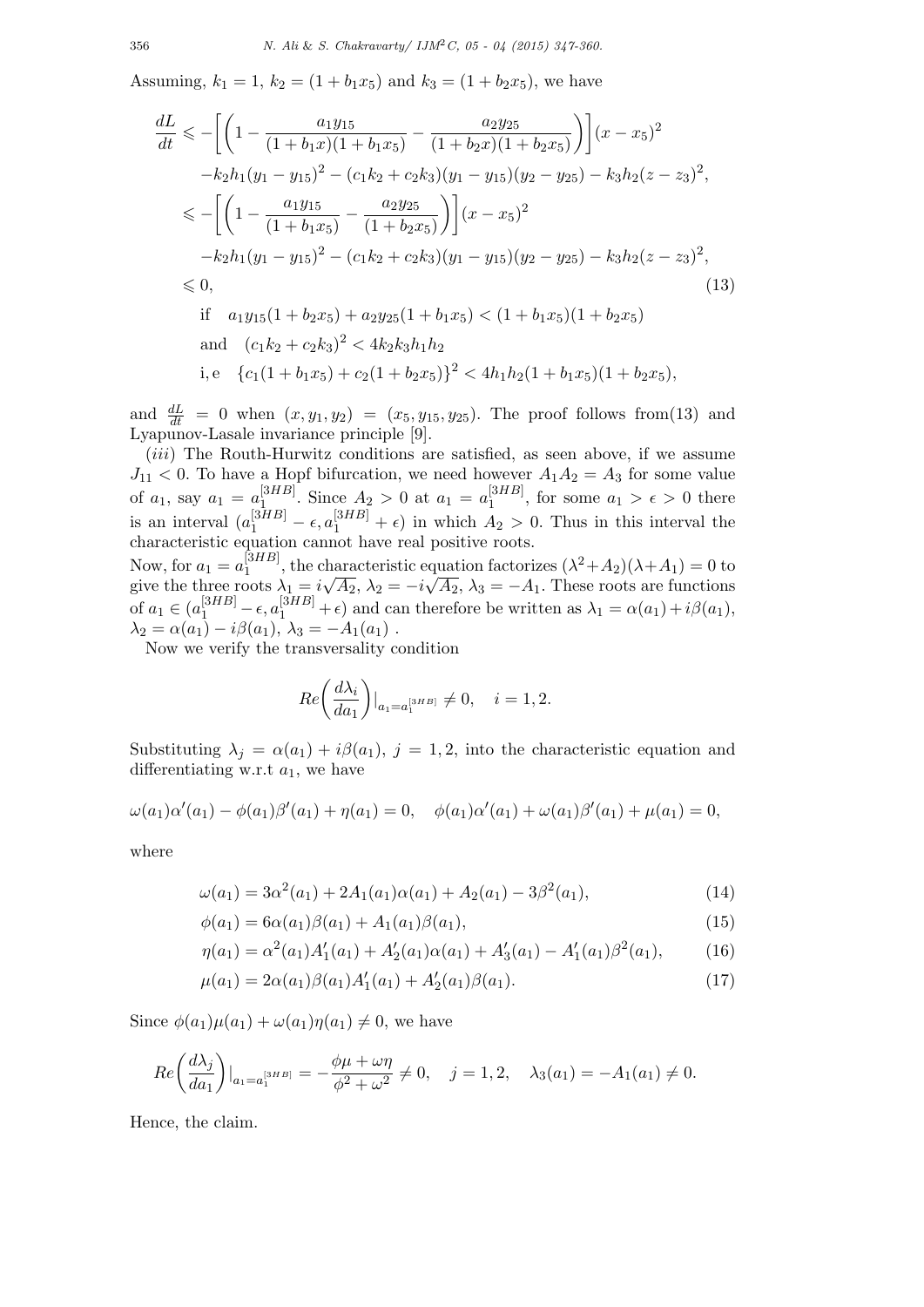| Equilibria | Stability condition                                          | Equilibrium nature |
|------------|--------------------------------------------------------------|--------------------|
| $E_0$      | No condition                                                 | Unstable           |
| $E_1$      | $a_1 < d_1(1+b_1), a_2 < d_2(1+b_2)$                         | LAS                |
| $E_2$      | No condition                                                 | LAS                |
| $E_3$      | $a_1b_1y_{13} < (1+b_1x_3)^2$ ,                              | LAS                |
|            | $a_2x_3 < (d_2 + c_2y_{13})(1 + b_2x_3)$                     |                    |
| $E_3$      | $a_1 = \frac{(x_3 + h_1y_{13})(1 + b_1x_3)^2}{b_1x_3y_{13}}$ | Hopf-bifurcation   |
| $E_4$      | $a_1x_4 < (d_1 + c_1y_{24})(1 + b_1x_4)$                     | LAS                |
| $E_5$      | $a_1b_1y_{15} < \overline{(1+b_1x_5)^2}$                     | LAS                |
| $E_5$      | Conditions stated in $5.(ii)$                                | GAS                |
| $E_{5}$    | $\frac{(1+b_1x_5)^2}{h^2}$<br>$a_1 =$                        | Hopf-bifurcation   |

Table 1. Schematic representation of our analytical results: LAS *≡* locally asymptotically stable, GAS *≡* Globally asymptotically stable.

# **6. Numerical Simulation**

The numerical simulation based on the theoretical findings of the system (3) is illustrated for the purpose of clear understanding of the complex dynamical behaviour of the system. Numerical study of this model is performed by MATLAB 2010a and MAPLE 16. The findings are summarized and represented schematically in Table-1. All these results are verified by means of numerical illustrations of which some chosen ones are exhibited in the figures. The equilibrium  $E_3$  has been shown to be asymptotically stable for a set of parameter values  $a_1 = 2.5$ ,  $a_2 = 0.9$ ,  $b_1 = 1.72, b_2 = 0.6, d_1 = 0.4, d_2 = 0.5, c_1 = 1.0, c_2 = 0.4, h_1 = 0.2, h_2 = 0.1$  satisfying the conditions of the subsection 4*.*3*.*(*i*) which has been exhibited in Figure 1. When the parameter  $a_1$  exceeds its critical value  $a_1^{\{1HB\}} = 2.880393$  for this set of parameter values which is mentioned in the subsection 4*.*3*.*(*ii*), the present system does experience Hopf bifurcation around *E*<sup>3</sup> which has been exhibited in Figure 2. Similarly, the stable behaviour of the system (3) at equilibrium *E*<sup>4</sup> for a set of parameter values  $a_2 = 2.4$ ,  $a_1 = 4.0$ ,  $b_1 = 1.5$ ,  $b_2 = 1.8$ ,  $d_1 = 1.0$ ,  $d_2 = 0.5$ ,  $c_1 = 0.2$ ,  $c_2 = 0.02$ ,  $h_1 = 0.3$ ,  $h_2 = 0.2$  satisfying the conditions mentioned in the subsection  $4.4.(i)$  has been displayed in Figure 3. When the parameter  $a_2$  exceeds its critical value  $a_2^{[2HB]} = 2.88037$  for this set of parameter values which is mentioned in the subsection 4*.*4*.*(*ii*), the present system does experience Hopf bifurcation around *E*<sup>4</sup> which has been displayed in Figure 4.



Figure 5. (a) When  $h_1 = 0$ ,  $h_2 = 0$ , the predator 2 wins the competition and predator 1 tends towards extinction; (b) When  $h_1 = 0$ ,  $h_2 = 0.4$ , the predator 1 wins the competition and predator 2 tends towards extinction; (c) When  $h_1 = 0.5$ ,  $h_2 = 0$ , the predator 2 wins the competition and predator 1 tends towards extinction. The other parameter values are  $a_1 = 2.0, a_2 = 0.8, b_1 = 1.2, b_2 = 0.2, d_1 = 0.4, d_2 = 0.2, c_1 = 0.2, c_2 = 0.02.$ 

The coexistence interior equilibrium point  $E_5$  has also been found through numer-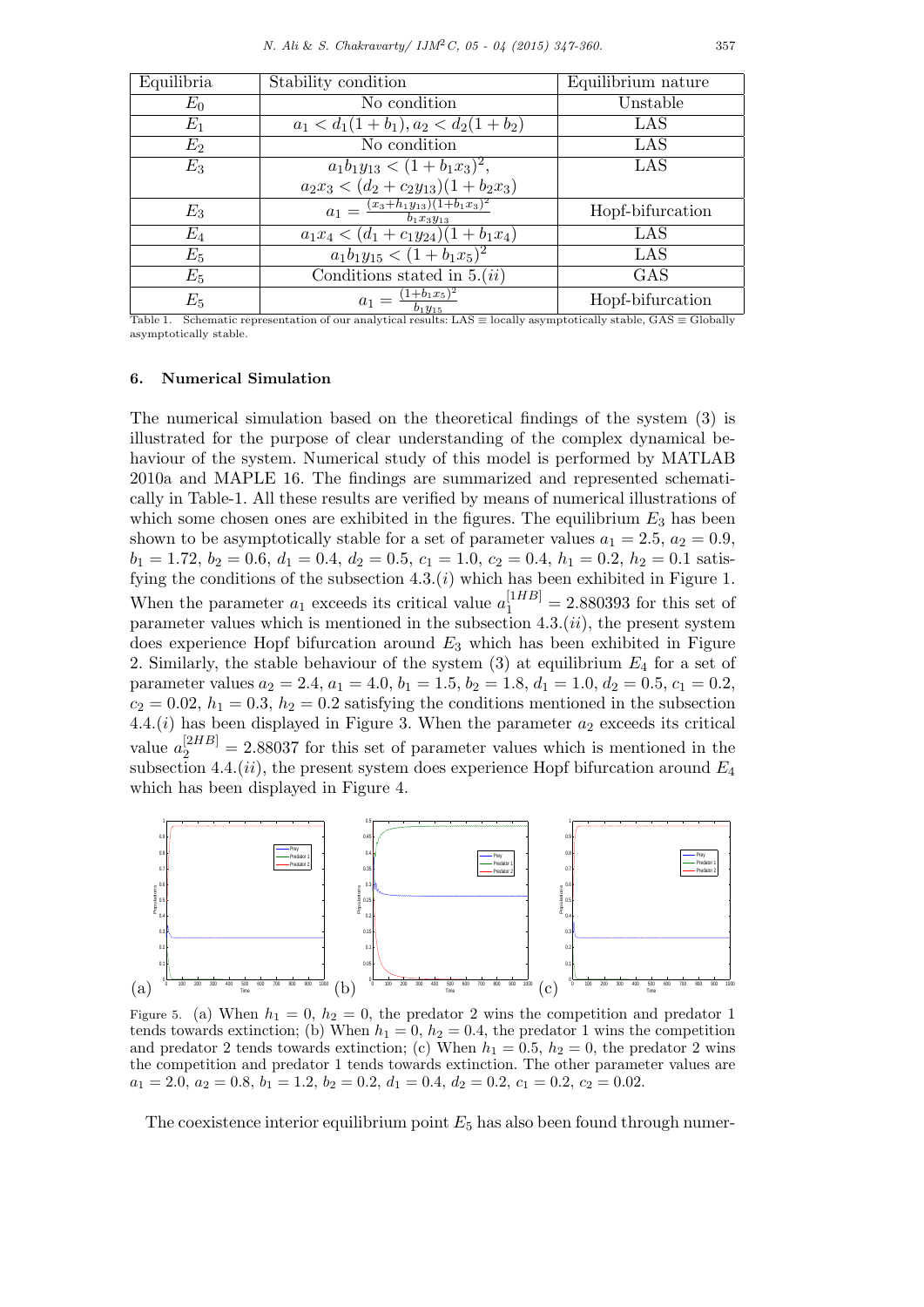ical simulations whose global asymptotically stable behaviour has been depicted in Figure 6. The set of parameter values that has been taken for the results of Figure 6 is indicated in the caption of the figure in which all the three populations are settled at non-zero levels, i.e., towards *E*5. Moreover, the chosen set of parameter values satisfies the condition of global stability as mentioned in section 5*.*1*.*(*ii*) and hence the global coexistence of the system (3) around  $E_5$  is ensured which has been depicted in Figure 6.



Figure 6. (a) When  $h_1 = 0.5$ ,  $h_2 = 0.4$ , both the competitive predators of the system (3) coexist globally around the equilibrium *E*5(0*.*4511575297*,* 0*.*2446196414*,* 0*.*3154052167); (b) 3D phase portrait. The other parameter values are same as in Figure 5.

### **7. Conclusions and Comments**

Ecological research mainly involves to find out the whole mechanism through population dynamics operate [14, 17]. It is well known that intra-specific competition terms can greatly affect the outcome of food chain models [2, 10, 11]. For the case of competitive food chain consisting of two competitive predators competing for a common prey resource, our results indicate that intra-specific competition of one competitor not only ensures the long term survival of itself, but also guarantees the existence of the other competitor, which would otherwise be out competed.

Uniform persistence is not possible for the system (3) in absence of intra-specific competitions in predators populations [7]. But introduction of intra-specific competition terms make the system coexistent not only in the sense of uniform persistence, but also in the sense of existence of a globally stable positive equilibrium (Figure 6). For the set of parameter values  $a_1 = 2.0, a_2 = 0.8, b_1 = 1.2,$  $b_2 = 0.2, d_1 = 0.4, d_2 = 0.2, c_1 = 0.2, c_2 = 0.02, h_1 = 0.5, h_2 = 0.4, \text{all}$ the conditions in theorem 5 for global stability i.e  $J_{11} = -0.3396751461 < 0$ , [*J*21*J*<sup>33</sup> *− J*31*J*23] = *−*0*.*01512224496 *<* 0, [*J*23*J*<sup>32</sup> *− J*22*J*33] = *−*0*.*01559332662 *<* 0,  $[J_{31}J_{22} - J_{21}J_{32}] = -0.02466570586 < 0, a_1y_{15}(1 + b_2x_5) + a_2y_{25}(1 + b_1x_5) =$  $0.9223137945 < (1 + b_1x_5)(1 + b_2x_5) = 1.680470890$  and  $\{c_1(1 + b_1x_5) + c_2(1 + b_2x_5)\}$  $(b_2x_5)^2 = 0.1089544154 < 4h_1h_2(1 + b_1x_5)(1 + b_2x_5) = 1.344376712$  are satisfied. Hence the coexistence equilibrium *E*5(0*.*4511575297*,* 0*.*2446196414*,* 0*.*3154052167) is globally stable. A possible explanation for this situation is that intra-specific competition in one competitive predator prevents it from reducing the density of the prey below the minimum value needed for the other predator to be able to maintain itself.

Another interesting observed situation for the set of parameter values  $a_1 = 14.0$ ,  $a_2 = 9.1, b_1 = 13.2, b_2 = 7.5, d_1 = 0.9, d_2 = 0.9, c_1 = 0.001, c_2 = 0.001, h_1 = 0.1,$  $h_2 = 0.2$  is that the system (3) is locally asymptotically stable around  $E_5$  but when  $a_1$  is increased,  $E_5$  loses its stability and a Hopf-bifurcation occurs when  $a_1$  passes a critical value (Figure 7).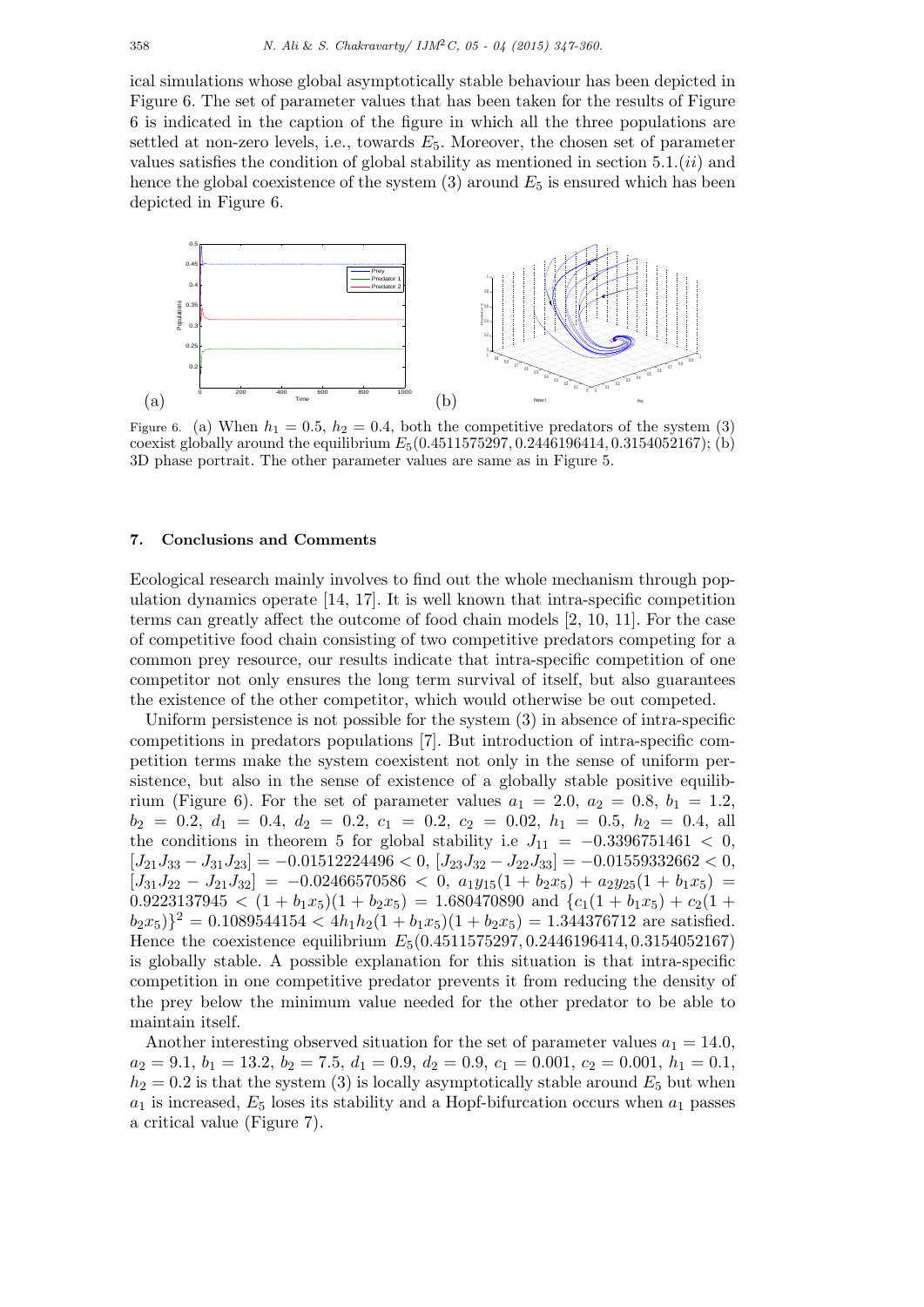

Figure 7. (a) Stable behaviour of the system (3) around the equilibrium  $E_5(0.4521503585, 0.08218809244, 0.1846819947)$  for  $a_1 = 14.0 < a_1^{[3HB]}$ <sup>1</sup> = 14*.*47465, (b) 2D view of Hopf-bifurcation behaviour of the system (3) around the equilibrium *E*<sup>5</sup> for for  $a_1 = 14.5 > a_1^{[3HB]} = 14.47465$ , (b) 3D phase portrait. The other parameter values are  $a_2 = 9.1$ ,  $b_1 = 13.2$ ,  $b_2 = 7.5$ ,  $d_1 = 0.9$ ,  $d_2 = 0.9$ ,  $c_1 = 0.001$ ,  $c_2 = 0.001$ ,  $h_1 = 0.1$ ,  $h_2 = 0.2$ .

So, the major significant findings of our analysis are as follows:

At a significant level of competition,

(*i*) Intra specific competition prevents predator extinction from the system and damp predator prey oscillation.

(*ii*) Strong coexistence of all species is possible due to intra specific competition under appropriate conditions on the environmental parameters.

(*iii*) These results can be used to make biological control mechanism.

(*iv*) These results will be helpful in theoretical research of ecology.

# **Acknowledgment**

The authors Dr. Nijamuddin Ali and Prof. Santabrata Chakravarty gratefully acknowledge the financial support in part by Minor Research Project of University Grants Commission, New Delhi, India vide Ref. No. F. No. PSW-021/14-15 (ERO), ID No. WBI-042 dated 03.02.2015 and Special Assistance Programme (SAP-II) sponsored by the University Grants Commission (UGC), New Delhi, India. They are thankful to the unanimous reviewers for making fruitful comments and suggestions in order to improve the quality of the work done.

### **References**

- [1] P. A. Abrams and R. D. Holt, *The impact of consumer–resource cycles on the coexistence of competing consumers*, Theor. Pop. Biol., **62** (2002) 281-295.
- [2] N. Ali and S. Chakravarty, *Global behaviour of a food chain model consisting of two different predator species*, Int. J. Math. Comp., **26** (2015) 1-19.
- [3] R. A. Armstrong and R. McGehee, *Competitive exclusion*, Am. Nat., (1980) 151-170.
- [4] F. J. Ayala, *Experimental invalidation of the principle of competitive exclusion*, Nat. Pub. Gr., (1969).
- [5] G. Birkhoff and G. C. Rota, *Ordinary differential equations*, Aufl.(Ginn & Co., New York 1962), (1989).
- [6] G. J. Butler and P. Waltman, *Bifurcation from a limit cycle in a two predator-one prey ecosystem modeled on a chemostat*, J. Math. Biol., **12** (1981) 295-310.
- [7] S. Gakkhar, B. Singh and R. K. Naji, *Dynamical behavior of two predators competing over a single prey*, Biosystems, **90** (2006) 808-817.
- [8] G. F. Gause, *The struggle for existence*,Williams and Wilkins, Baltimore,(1934) Online: http://www. ggause. com/Contgau. htm, (1971).
- [9] J. K. Hale, *Ordinary Differential Equations*, Wiley-Interscience, New York, (1969).
- [10] M. Haque, *Ratio-dependent predator-prey models of interacting populations*, Bull. Math. Biol., **71** (2009) 430-452.
- [11] M. Haque, N. Ali and S. Chakravarty, *Study of a tri-trophic prey-dependent food chain model of interacting populations*, Math. Biosci., **246** (2013) 55-71.